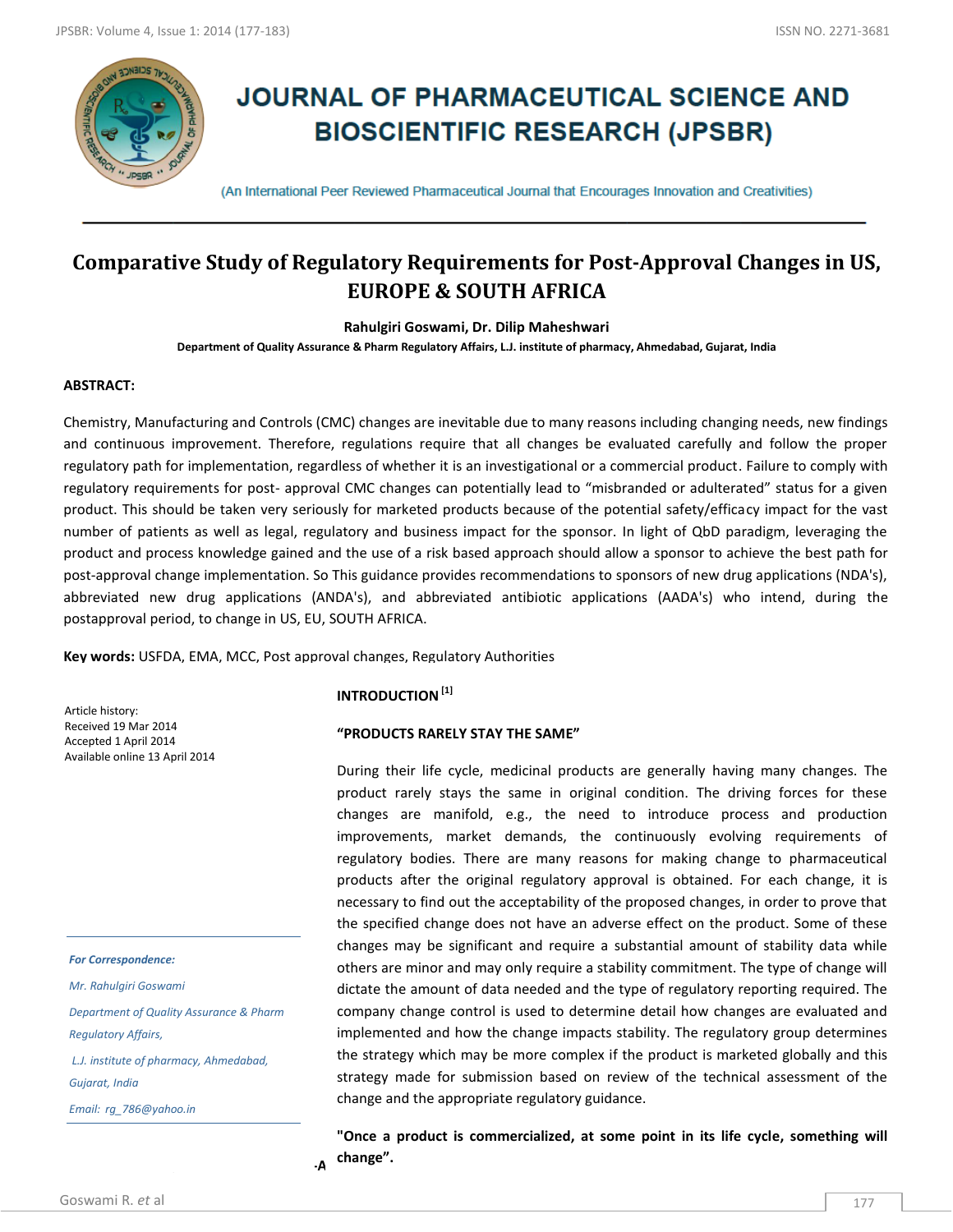### **REGULATORY REQUIREMENTS ON POST-APPROVAL CHANGES IN US, EUROPE & SOUTH AFRICA**

#### **TABLE 1: TYPES OF POST APPROVAL CHANGES**

| $FDA^{[1,2]}$                                                                                                                                                                                                                                                                                                 | $EMA^{[3-6]}$                                                                                                                                                                                                                  | $MCC^{[7]}$                                                                                                                                                                                                                     |
|---------------------------------------------------------------------------------------------------------------------------------------------------------------------------------------------------------------------------------------------------------------------------------------------------------------|--------------------------------------------------------------------------------------------------------------------------------------------------------------------------------------------------------------------------------|---------------------------------------------------------------------------------------------------------------------------------------------------------------------------------------------------------------------------------|
| <b>Major Change</b>                                                                                                                                                                                                                                                                                           | <b>Type II Variation</b>                                                                                                                                                                                                       | Type C                                                                                                                                                                                                                          |
| Substantial Potential<br>to<br>have<br>an<br>effect on<br>the<br>identity,<br>adverse<br>strength, quality, purity, or potency of<br>a drug product.<br>Prior Approval Supplement (PAS).<br>PDUFA V goal date $-4$ months                                                                                     | A significant impact on the Quality,<br>$\bullet$<br>Safety or Efficacy of a medicinal<br>product.<br>Prior Approval Procedure.<br>$\bullet$<br>Validation + (30, 60, 90)CHMP + 15<br>$\bullet$<br>days to review and approve. | Require<br>prior<br>approval<br>before<br>$\bullet$<br>implementation.<br>Should<br>be<br>reflected<br>under<br>$\bullet$<br>"Amendment History" in the MRF1<br>1Ac) / Module 1.2.1 f) (refer section<br>2.2 of this guideline) |
| <b>Moderate Change</b>                                                                                                                                                                                                                                                                                        | <b>Type IB Variation</b>                                                                                                                                                                                                       | <b>Type B</b>                                                                                                                                                                                                                   |
| A moderate potential to have an<br>adverse effect on the<br>identity,<br>strength, quality, purity, or potency of<br>the drug product.<br>CBE 30 - Submission at least 30 days<br>before distribution of the post change<br>product.<br>CBE $0$ – Distribution can occur when<br>FDA receives the supplement. | Minor variation which is neither a Type<br>$\bullet$<br>IA variation nor a Type II variation nor<br>an Extension.<br>Notification Procedure.<br>$\bullet$<br>Validation + 30 days.<br>$\bullet$                                | Require notification.<br>$\bullet$<br>Should be recorded and<br>$\bullet$<br>made<br>available for inspection.<br>Should<br>he<br>reflected<br>under<br>$\bullet$<br>"Amendment History" in the MRF<br>1Ac) / Module 1.2.1 f).  |
| <b>Minor Change</b>                                                                                                                                                                                                                                                                                           | <b>Type IA/IA IN Variation</b>                                                                                                                                                                                                 | <b>Type A</b>                                                                                                                                                                                                                   |
| Minimal potential to have an adverse<br>effect on the identity, strength,<br>quality, purity, or potency of the drug<br>product.<br>Annual Reportable                                                                                                                                                         | A minimal impact or no impact at all,<br>$\bullet$<br>on the quality, safety or efficacy of the<br>medicinal product concerned.<br>Notification Procedure.<br>$\bullet$<br>30 days.<br>$\bullet$                               | Do not require prior approval<br>$\bullet$<br>before implementation.<br>Do not require prior notification.<br>$\bullet$                                                                                                         |

## **COMPARISON OF FDA, EMA AND MCC GUIDANCE ON POST APPROVAL CHANGES**

# **TABLE 2: COMPARISON OF FDA, EMA AND MCC GUIDANCE**

| $FDA^{[1-2]}$                           | $EMA^{[3-6]}$                          | $MCC^{[7]}$                          |
|-----------------------------------------|----------------------------------------|--------------------------------------|
|                                         |                                        |                                      |
|                                         | 1. Composition Changes:                |                                      |
|                                         |                                        |                                      |
| <b>Major Changes</b>                    | <b>Type II Variation</b>               | <b>Type C</b>                        |
|                                         |                                        |                                      |
| Changes are those that are likely to    | Qualitative or quantitative changes in | Addition or removal or increasing or |
| have a significant impact on            | one or more excipients that may have   | decreasing any release controlling   |
| formulation quality and performance.    | a significant impact on the safety,    | ingredient.                          |
| Tests and filing documentation vary     | quality or efficacy of the medicinal   |                                      |
| depending on the following three        | product.                               |                                      |
|                                         |                                        |                                      |
| factors: therapeutic range, solubility, |                                        |                                      |
| and permeability.                       |                                        |                                      |
|                                         |                                        |                                      |
|                                         |                                        |                                      |
|                                         |                                        |                                      |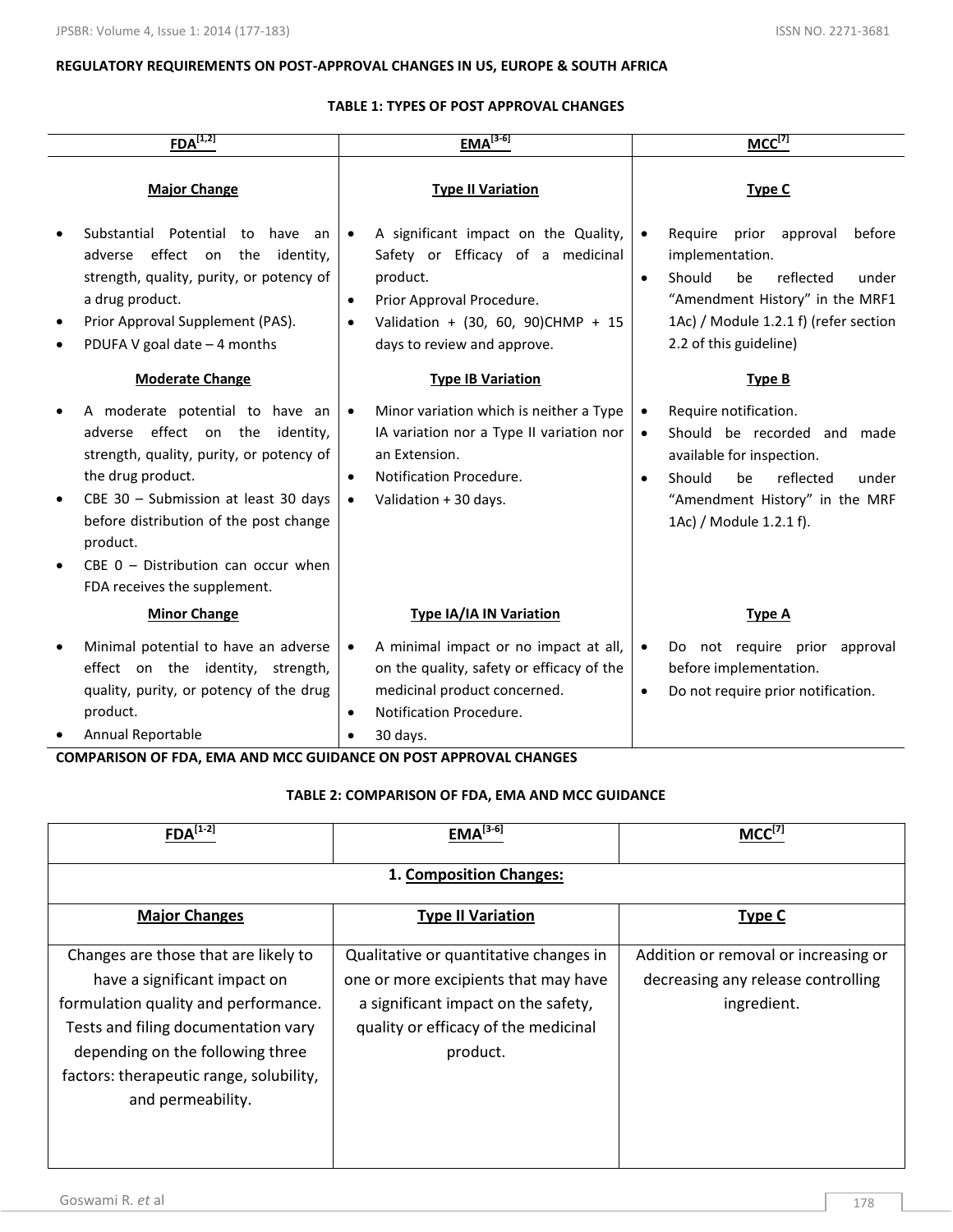| <b>Moderate Changes</b>                 | <b>Type IB variation</b>               | <b>Type B</b>                           |
|-----------------------------------------|----------------------------------------|-----------------------------------------|
| Changes are those that could have a     | Replacement of a single excipient with | Film coating change from organic        |
| significant impact on formulation       | a comparable excipient with the same   | solution to aqueous solution.           |
| quality and performance.                | functional characteristics and at a    |                                         |
|                                         | similar level.                         |                                         |
|                                         |                                        |                                         |
| <b>Minor Changes</b>                    | <b>Type IA variation</b>               | <b>Type A</b>                           |
| Changes are those that are unlikely to  | Any minor adjustment of the            | Deletion of colour/flavour/fragrance.   |
| have any detectable impact on           | quantitative composition of the        |                                         |
| formulation quality and performance.    | finished product with respect to       |                                         |
|                                         | excipients.                            |                                         |
|                                         | 2. Manufacturing Site Changes:         |                                         |
|                                         |                                        |                                         |
|                                         |                                        |                                         |
| <b>Major Changes</b>                    | <b>Type II Variation</b>               | <b>Type C</b>                           |
|                                         |                                        |                                         |
| A move to a different manufacturing     | Site which requires an initial or      | Changes in location, involving or       |
| site.                                   | product specific inspection.           | affecting environmentally controlled    |
|                                         |                                        | manufacturing or related support        |
|                                         |                                        | areas.                                  |
| <b>Moderate Changes</b>                 | <b>Type IB</b>                         | <b>Type B</b>                           |
|                                         |                                        |                                         |
|                                         |                                        |                                         |
| A move to a different manufacturing     | Site where any manufacturing           | Changes in responsible individuals      |
| site for the manufacture or processing  | operation(s) take place, except batch- | specified in approved dossier.          |
| of any drug product, in-process         | release, batch control, primary and    |                                         |
| material, or drug substance that is not | secondary packaging, for non-sterile   |                                         |
| otherwise provided for in this          | medicinal products.                    |                                         |
| guidance.                               |                                        |                                         |
| <b>Minor Changes</b>                    | <b>Type IA</b>                         | <b>Type A</b>                           |
| A move to a different manufacturing     | Deletion of manufacturing sites for an | Modification of approved production     |
| site for secondary packaging            | active substance, intermediate or      | facility or room(s) that will not have  |
|                                         | finished product, packaging site.      | an adverse effect on safety, sterility, |
|                                         |                                        | purity or potency of product, e.g.      |
|                                         |                                        | adding new interior partitions.         |
|                                         | 3. Batch Size Changes:                 |                                         |
|                                         |                                        |                                         |
| <b>Major Changes</b>                    | <b>Type II Variation</b>               | <b>Type C</b>                           |
| Changes in batch size beyond a factor   | The change requires assessment of      | Change in batch size of More than 10-   |
| of ten times the size of the            | the comparability of a                 | fold compared to the original batch     |
| pilot/biobatch.                         | biological/immunological active        | size approved at the time of            |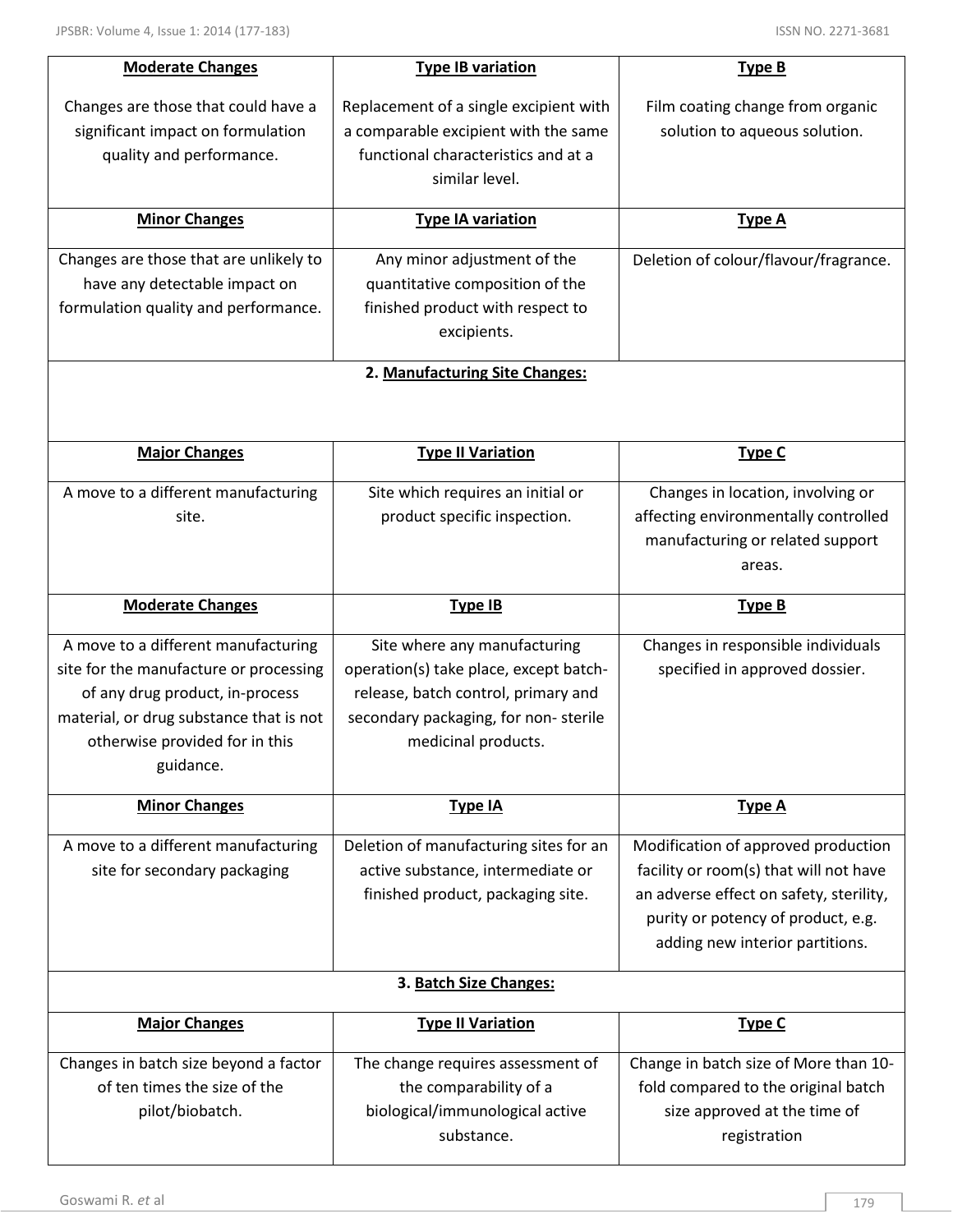| <b>Moderate Changes</b>                                                        | Type IB                                                                    | Type B                                                                  |
|--------------------------------------------------------------------------------|----------------------------------------------------------------------------|-------------------------------------------------------------------------|
| Change in batch size, up to and                                                | More than 10-fold increase compared                                        | Change in batch size of Up to 10-fold                                   |
| including a factor of 10 times the size                                        | to the originally approved batch size.                                     | compared to the original batch size                                     |
| of the pilot/bio-batch.                                                        |                                                                            | approved at the time of registration of                                 |
|                                                                                |                                                                            | the product.                                                            |
| <b>Minor Changes</b>                                                           | Type IA                                                                    | <b>Type A</b>                                                           |
| <b>Not Mention</b>                                                             | Up to 10-fold compared to the                                              | <b>Not Mention</b>                                                      |
|                                                                                | originally approved batch size.                                            |                                                                         |
|                                                                                | 4. Manufacturing Process Changes:                                          |                                                                         |
|                                                                                |                                                                            |                                                                         |
| <b>Major Changes</b>                                                           | <b>Type II Variation</b>                                                   | <b>Type C</b>                                                           |
| Change in the type of process used in                                          | Substantial change to the                                                  | Change in type of process used in the                                   |
| the manufacture of the product, such                                           | manufacturing process of the active                                        | manufacturing of the product outside                                    |
| as a change from wet granulation to                                            | substance which may have a                                                 | validation.                                                             |
| direct compression of dry powder.                                              | significant impact on the quality,<br>safety or efficacy of the medicinal  |                                                                         |
|                                                                                | product.                                                                   |                                                                         |
|                                                                                |                                                                            |                                                                         |
|                                                                                |                                                                            |                                                                         |
| <b>Moderate Changes</b>                                                        | <b>Type IB</b>                                                             | <b>Type B</b>                                                           |
| Any change in the process, process                                             | Minor change in the manufacturing                                          | Change in Equipment or process                                          |
| parameters, and/or equipment except                                            | process of an aqueous oral                                                 | machinery but with same processing                                      |
| as otherwise provided for in this                                              | suspension.                                                                | principles.                                                             |
| guidance.                                                                      |                                                                            |                                                                         |
| <b>Minor Changes</b>                                                           | <b>Type IA</b>                                                             | <b>Type A</b>                                                           |
|                                                                                |                                                                            |                                                                         |
| Changes to equipment of the same<br>design and operating principle.            | Minor change in the manufacturing<br>process.                              | Change in process timing and/or<br>operating speeds (if validated), but |
|                                                                                |                                                                            | same final product specifications and                                   |
|                                                                                |                                                                            | content uniformity.                                                     |
|                                                                                | 5. Container Closure System Changes:                                       |                                                                         |
| <b>Major Changes</b>                                                           | <b>Type II Variation</b>                                                   | <b>Type C</b>                                                           |
|                                                                                |                                                                            |                                                                         |
| For liquid and semisolid dosage forms<br>a change to or in polymeric materials | The change relates to a less protective<br>pack where there are associated | Changes in composition of the<br>immediate container affecting          |
| of primary packaging components.                                               | changes in storage conditions and/or                                       | stability.                                                              |
|                                                                                | reduction in shelf life.                                                   |                                                                         |
|                                                                                |                                                                            |                                                                         |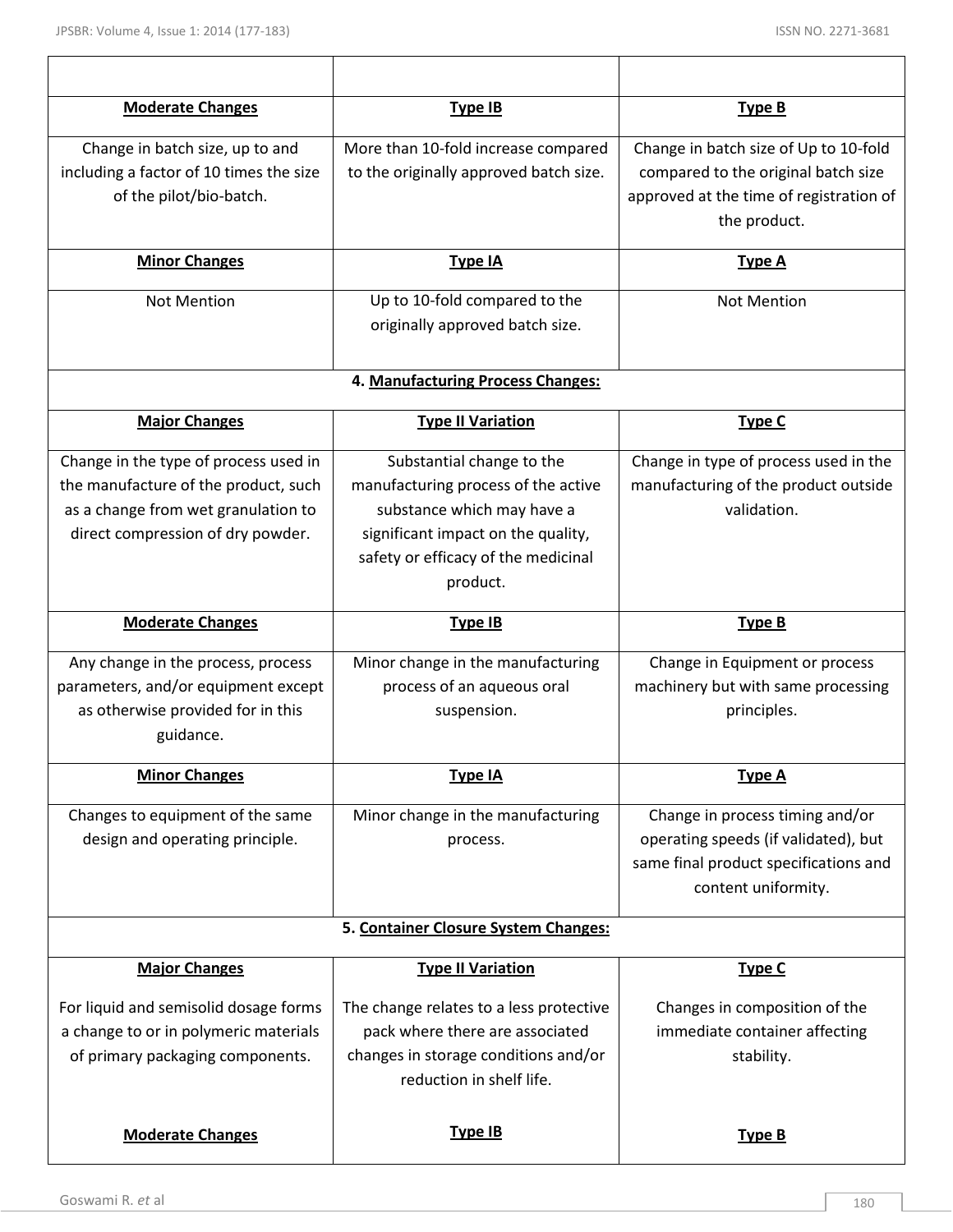| A change in the size and/or shape of a  | Change in immediate packaging of       | Changes in composition of the            |
|-----------------------------------------|----------------------------------------|------------------------------------------|
| container for a nonsterile drug         | semi-solid and non-sterile liquid      | immediate container.                     |
| product, except for solid dosage forms  | pharmaceuticals.                       |                                          |
| without a change from one container     |                                        |                                          |
| closure system to another.              |                                        | <b>Type A</b>                            |
| <b>Minor Changes</b>                    | <b>Type IA</b>                         |                                          |
|                                         |                                        | Update of approved Storage               |
| A change in the number of unit or       | Change in shape or dimensions of the   | Instructions to align with currently     |
| labeled amount of nonsterile solid      | container or closure for Non-sterile   | accepted wording and directives.         |
| dosage form in a multiple-unit          | medicinal products                     |                                          |
| container.                              |                                        |                                          |
|                                         | 6. Specifications changes:             |                                          |
| <b>Major Changes</b>                    | <b>Type II Variation</b>               | <b>Type C</b>                            |
|                                         |                                        |                                          |
| Relaxing an acceptance criterion        | Deletion of a specification parameter  | Change of specification limits or        |
| except as otherwise provided for in     | which may have a significant effect on | modification(s) in potency, sensitivity, |
| this guidance.                          | the overall quality of the active      | specificity, or purity.                  |
|                                         | substance and/or the finished          |                                          |
|                                         | product.                               |                                          |
| <b>Moderate Changes</b>                 | <b>Type IB</b>                         | <b>Type B</b>                            |
| Any change in a regulatory analytical   | Addition or replacement of a           | Not Mentioned.                           |
| procedure other than those identified   | specification parameter with its       |                                          |
| as major changes or editorial changes.  | corresponding test method as a result  |                                          |
|                                         | of a safety or quality issue.          |                                          |
|                                         |                                        |                                          |
| <b>Minor Changes</b>                    | Type IA                                | Tvpe A                                   |
| Tightening of acceptance criteria.      | Deletion of a non-significant          | Tightening of specification limits.      |
|                                         | specification parameter.               |                                          |
|                                         | 7. Stability changes:                  |                                          |
|                                         |                                        |                                          |
| <b>Major Changes</b>                    | <b>Type II Variation</b>               | <b>Type C</b>                            |
| Change in a approved stability          | Change in storage conditions of        | A change in storage temperature /        |
| protocol.                               | biological/immunological active        | conditions of final product.             |
|                                         | substances.                            |                                          |
| <b>Moderate Changes</b>                 | <b>Type IB</b>                         | <b>Type B</b>                            |
|                                         |                                        |                                          |
| Reduction of an expiration dating       | Extension of the shelf life of the     | Change of storage conditions of an       |
| period to provide increased assurance   | finished product.                      | intermediate of an API based on data     |
| of the identity, strength, quality,     |                                        | from stability.                          |
| purity, or potency of the drug product. |                                        |                                          |
| <b>Minor Changes</b>                    | <b>Type IA</b>                         | <b>Type A</b>                            |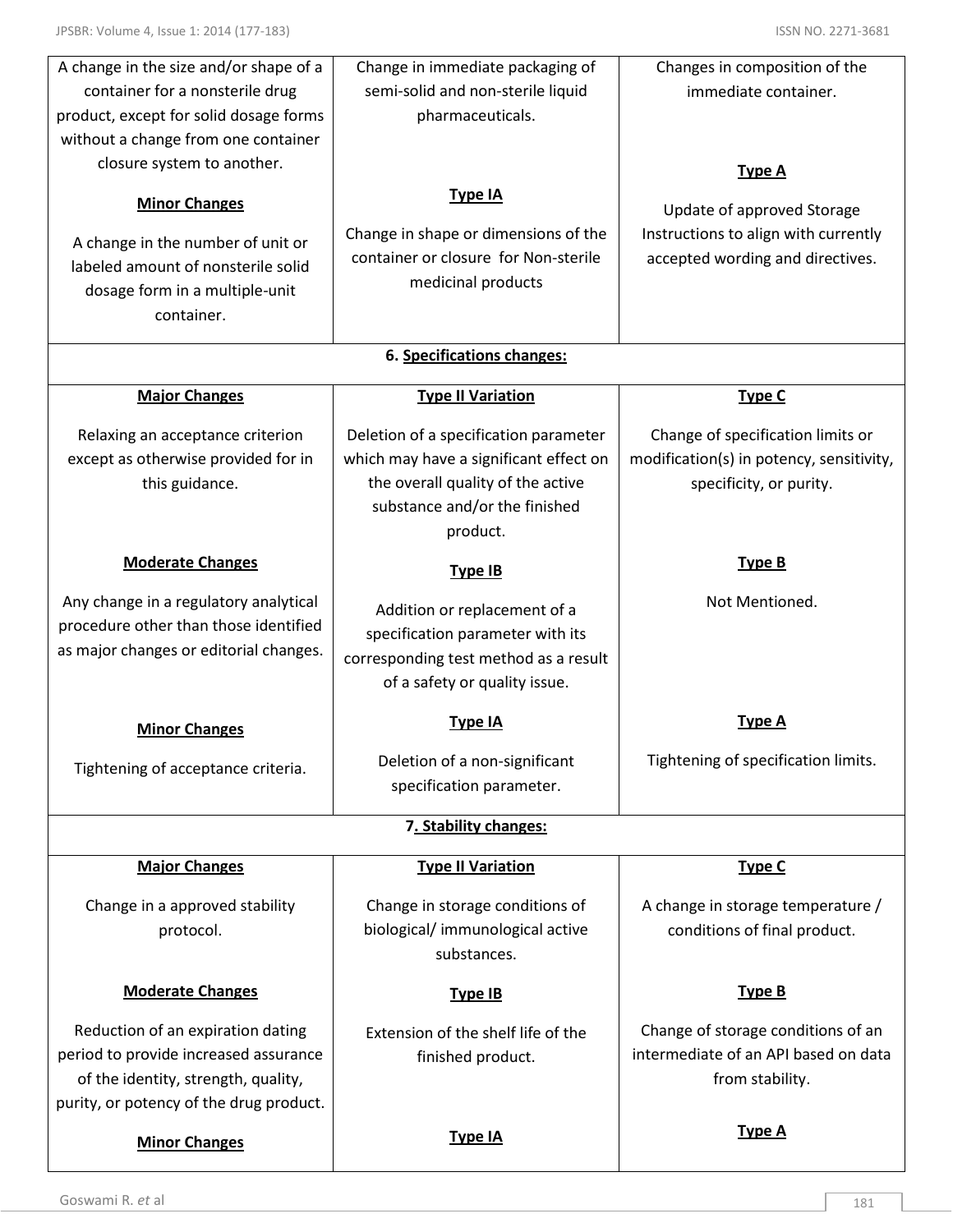| Addition of time points to the stability | Reduction of the shelf life of the       | Update of approved Storage                                               |
|------------------------------------------|------------------------------------------|--------------------------------------------------------------------------|
| protocol or deletion of time points      | finished product.                        | Instructions to align with currently                                     |
| beyond the approved expiration           |                                          | accepted wording and directives.                                         |
| dating period.                           |                                          |                                                                          |
|                                          | 8. Labeling Changes:                     |                                                                          |
|                                          |                                          |                                                                          |
| <b>Major Changes</b>                     | <b>Type II Variation</b>                 | Type C                                                                   |
| Changes based on post marketing          | Change(s) in the Summary of Product      | Labeling changes associated with new                                     |
| study results, including, but not        | Characteristics, Labelling or Package    | indications and usage.                                                   |
| limited to, labeling changes associated  | Leaflet due to new quality, preclinical, |                                                                          |
| with new indications and usage.          | clinical or pharmacovigilance data.      |                                                                          |
| <b>Moderate Changes</b>                  | Type IB                                  | <b>Type B</b>                                                            |
| Addition of an adverse event due to      | Implementation of change(s) for          | Addition of a precaution arising out of                                  |
| information reported to the applicant    | which no new additional data is          | a post marketing study.                                                  |
| or Agency.                               | required to be submitted by the MAH.     |                                                                          |
|                                          |                                          | <b>Type A</b>                                                            |
| <b>Minor Changes</b>                     | Type IA                                  |                                                                          |
| Changes in the layout of the package     | Implementation of wording agreed by      | Editorial changes, such as adding a                                      |
| or container label.                      | the competent authority.                 | distributor's name.                                                      |
|                                          |                                          |                                                                          |
|                                          |                                          |                                                                          |
|                                          |                                          |                                                                          |
|                                          | 9. Administrative Changes:               |                                                                          |
| Not Mentioned.                           | <b>Type II Variation</b>                 | <b>Type C</b>                                                            |
|                                          | Not Mentioned.                           |                                                                          |
|                                          |                                          | Change/additional source of API to a<br>different company where route of |
|                                          |                                          | synthesis not the same.                                                  |
|                                          | <b>Type IB</b>                           | <b>Type B</b>                                                            |
|                                          |                                          |                                                                          |
|                                          | Change in the (invented) name of the     | Change/additional source to a                                            |
|                                          | medicinal product.                       | different site of the same parent                                        |
|                                          |                                          | company of API where route of                                            |
|                                          |                                          | synthesis and specifications are the                                     |
|                                          |                                          | same.                                                                    |
|                                          | <b>Type IA</b>                           | <b>Type A</b>                                                            |
|                                          |                                          | Change in the name and/or address of                                     |
|                                          | Change in the name and/or address        | a manufacturer of the API whether or                                     |
|                                          | of: a manufacturer.                      | not a European Pharmacopoeia                                             |
|                                          |                                          | certificate of suitability is available.                                 |